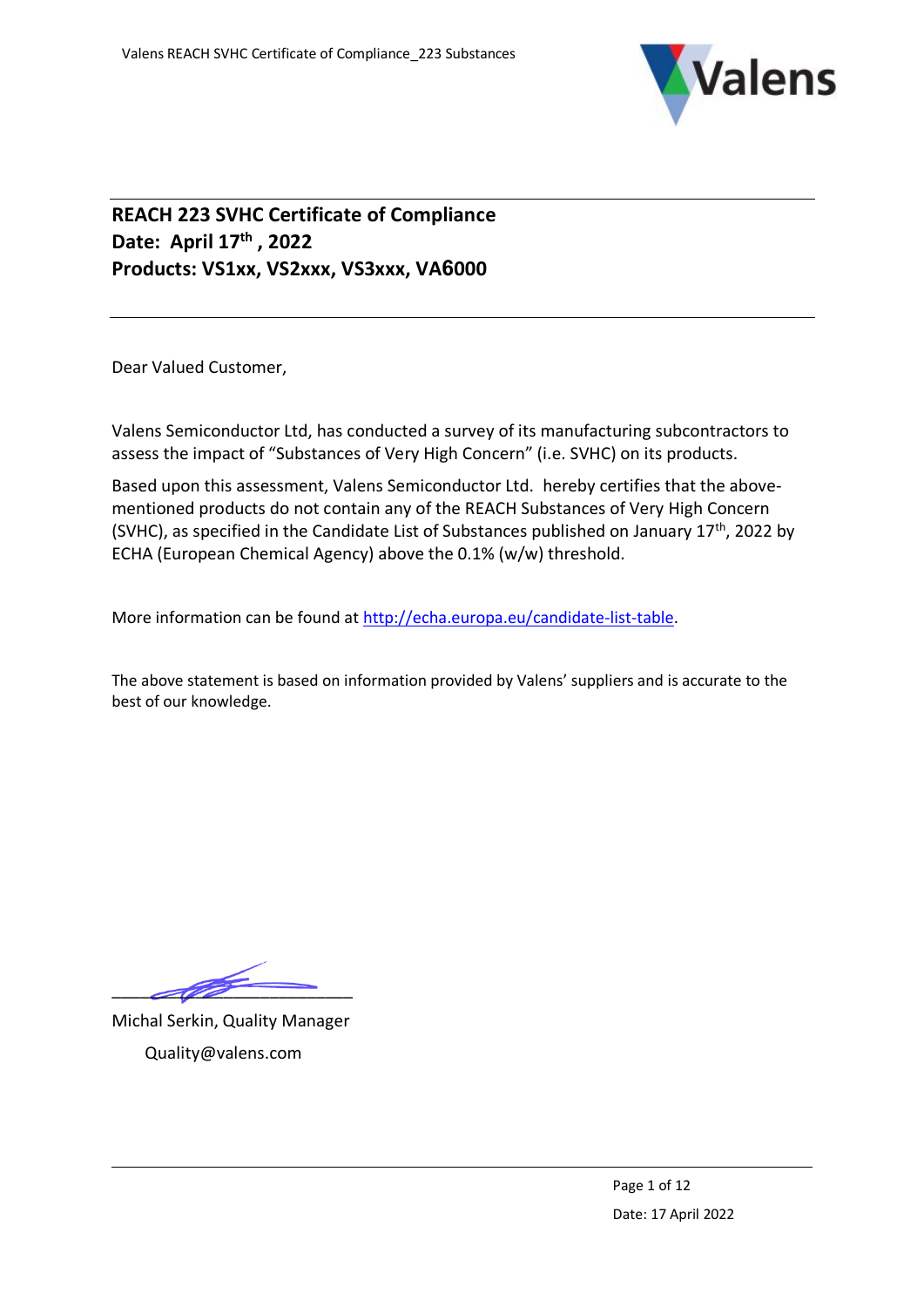

## **SVHC Candidate List**

| #              | <b>Substance Name</b>                                                                                                                                                          | <b>CAS Number</b>                                                        | <b>EC Number</b>           | <b>Date of inclusion</b>            |
|----------------|--------------------------------------------------------------------------------------------------------------------------------------------------------------------------------|--------------------------------------------------------------------------|----------------------------|-------------------------------------|
| 1              | Lead hydrogen arsenate                                                                                                                                                         | 7784-40-9                                                                | 232-064-2                  | 28 October 2008                     |
| $\overline{2}$ | Benzyl butyl phthalate (BBP)                                                                                                                                                   | 85-68-7                                                                  | 201-622-7                  | 28 October 2008                     |
| 3              | Bis (2-ethylhexyl)phthalate (DEHP)                                                                                                                                             | 117-81-7                                                                 | 204-211-0                  | 28 October 2008<br>17 December 2014 |
| $\overline{4}$ | 5-tert-butyl-2,4,6-trinitro-m-xylene (musk<br>xylene)                                                                                                                          | $81 - 15 - 2$                                                            | 201-329-4                  | 28 October 2008                     |
| 5              | Diarsenic trioxide                                                                                                                                                             | 1327-53-3                                                                | 215-481-4                  | 28 October 2008                     |
| 6              | Bis(tributyltin) oxide (TBTO)                                                                                                                                                  | 56-35-9                                                                  | 200-268-0                  | 28 October 2008                     |
| $\overline{7}$ | Triethyl arsenate                                                                                                                                                              | 15606-95-8                                                               | 427-700-2                  | 28 October 2008                     |
| 8              | Diarsenic pentaoxide                                                                                                                                                           | 1303-28-2                                                                | 215-116-9                  | 28 October 2008                     |
| 9              | Sodium dichromate                                                                                                                                                              | 7789-12-0,<br>10588-01-9                                                 | 234-190-3                  | 28 October 2008                     |
| 10             | Dibutyl phthalate (DBP)                                                                                                                                                        | 84-74-2                                                                  | 201-557-4                  | 28 October 2008                     |
| 11             | 4,4'- Diaminodiphenylmethane (MDA)                                                                                                                                             | 101-77-9                                                                 | 202-974-4                  | 28 October 2008                     |
| 12             | Alkanes, C10-13, chloro (Short Chain<br><b>Chlorinated Paraffins)</b>                                                                                                          | 85535-84-8                                                               | 287-476-5                  | 28 October 2008                     |
| 13             | Anthracene                                                                                                                                                                     | 120-12-7                                                                 | 204-371-1                  | 28 October 2008                     |
| 14             | Hexabromocyclododecane (HBCDD) and all<br>major diastereoisomers identified: Alpha-<br>hexabromocyclododecane Beta-<br>hexabromocyclododecane Gamma-<br>hexabromocyclododecane | 25637-99-4,<br>3194-55-6,<br>134237-50-6,<br>134237-51-7,<br>134237-52-8 | 247-148-4 and<br>221-695-9 | 28 October 2008                     |
| 15             | Lead sulfochromate yellow (C.I. Pigment<br>Yellow 34)                                                                                                                          | 1344-37-2                                                                | 215-693-7                  | 13 January 2010                     |
| 16             | Lead chromate molybdate sulphate red (C.I.<br>Pigment Red 104)                                                                                                                 | 12656-85-8                                                               | 235-759-9                  | 13 January 2010                     |
| 17             | Anthracene oil                                                                                                                                                                 | 90640-80-5                                                               | 292-602-7                  | 13 January 2010                     |
| 18             | 2,4-Dinitrotoluene                                                                                                                                                             | 121-14-2                                                                 | 204-450-0                  | 13 January 2010                     |
| 19             | Anthracene oil, anthracene paste,<br>anthracene fraction                                                                                                                       | 91995-15-2                                                               | 295-275-9                  | 13 January 2010                     |
| 20             | Anthracene oil, anthracene-low                                                                                                                                                 | 90640-82-7                                                               | 292-604-8                  | 13 January 2010                     |
| 21             | Tris(2-chloroethyl)phosphate                                                                                                                                                   | 115-96-8                                                                 | 204-118-5                  | 13 January 2010                     |
| 22             | Diisobutyl phthalate                                                                                                                                                           | 84-69-5                                                                  | 201-553-2                  | 13 January 2010                     |

Page 2 of 12

Date: 17 April 2022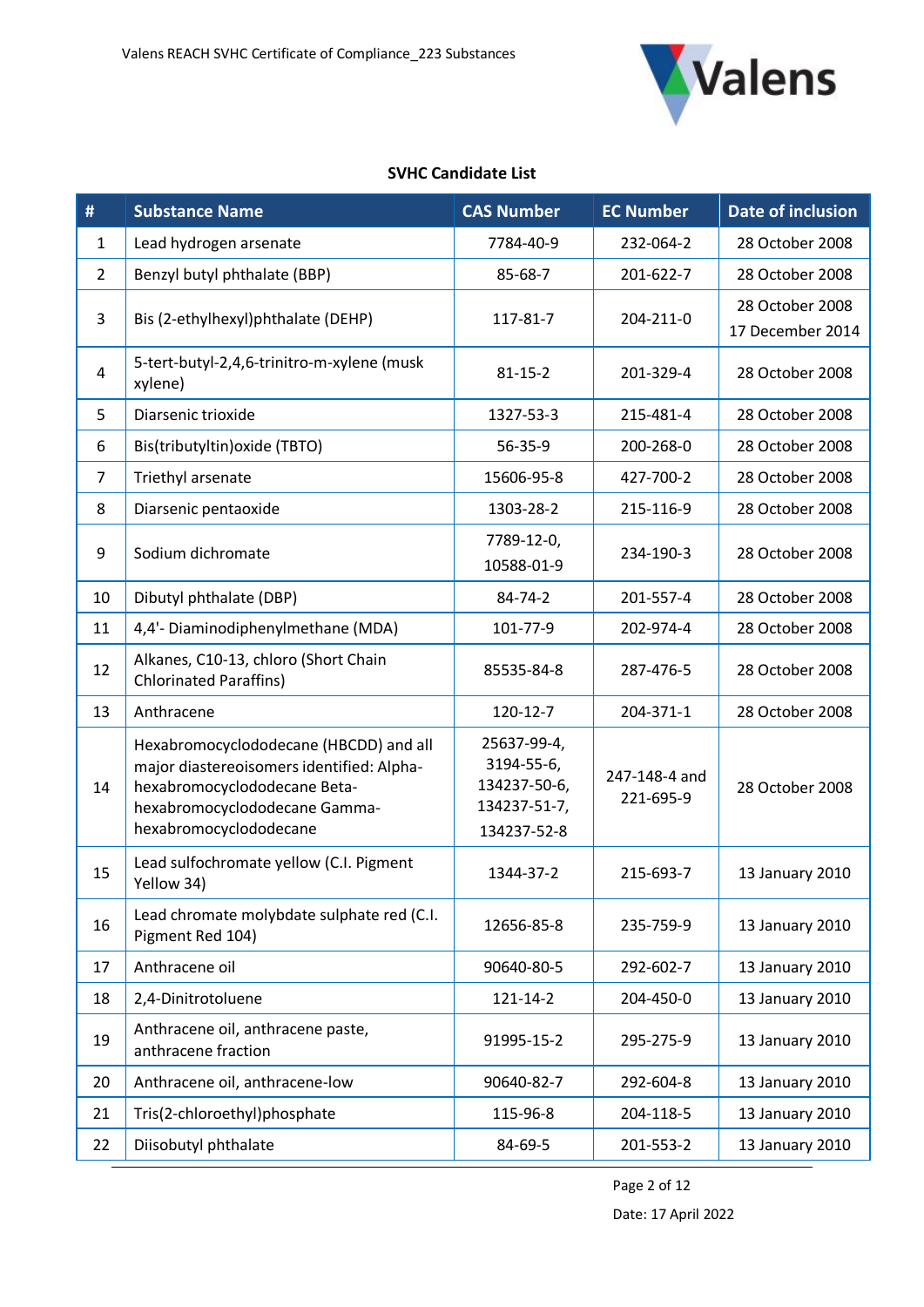

| #  | <b>Substance Name</b>                                                          | <b>CAS Number</b>                      | <b>EC Number</b>        | <b>Date of inclusion</b> |
|----|--------------------------------------------------------------------------------|----------------------------------------|-------------------------|--------------------------|
| 23 | Lead chromate                                                                  | 7758-97-6                              | 231-846-0               | 13 January 2010          |
| 24 | Anthracene oil, anthracene paste                                               | 90640-81-6                             | 292-603-2               | 13 January 2010          |
| 25 | Pitch, coal tar, high temp.                                                    | 65996-93-2                             | 266-028-2               | 13 January 2010          |
| 26 | Anthracene oil, anthracene paste, distn.<br>lights                             | 91995-17-4                             | 295-278-5               | 13 January 2010          |
| 27 | Acrylamide                                                                     | 79-06-1                                | 201-173-7               | 30 March 2010            |
| 28 | Trichloroethylene                                                              | 79-01-6                                | 201-167-4               | 18 June 2010             |
| 29 | Potassium dichromate                                                           | 7778-50-9                              | 231-906-6               | 18 June 2010             |
| 30 | Tetraboron disodium heptaoxide, hydrate                                        | 12267-73-1                             | 235-541-3               | 18 June 2010             |
| 31 | Ammonium dichromate                                                            | 7789-09-5                              | 232-143-1               | 18 June 2010             |
| 32 | Boric acid                                                                     | 10043-35-3,<br>11113-50-1              | 233-139-2,<br>234-343-4 | 18 June 2010             |
| 33 | Sodium chromate                                                                | 7775-11-3                              | 231-889-5               | 18 June 2010             |
| 34 | Disodium tetraborate, anhydrous                                                | 1303-96-4,<br>1330-43-4,<br>12179-04-3 | 215-540-4               | 18 June 2010             |
| 35 | Potassium chromate                                                             | 7789-00-6                              | 232-140-5               | 18 June 2010             |
| 36 | Cobalt(II) diacetate                                                           | $71 - 48 - 7$                          | 200-755-8               | 15 December 2010         |
| 37 | Cobalt(II) sulphate                                                            | 10124-43-3                             | 233-334-2               | 15 December 2010         |
| 38 | 2-Ethoxyethanol                                                                | 110-80-5                               | 203-804-1               | 15 December 2010         |
| 39 | Chromic acid, Dichromic acid, Oligomers of<br>chromic acid and dichromic acid. | 7738-94-5,<br>13530-68-2               | 231-801-5,<br>236-881-5 | 15 December 2010         |
| 40 | 2-Methoxyethanol                                                               | 109-86-4                               | 203-713-7               | 15 December 2010         |
| 41 | Chromium trioxide                                                              | 1333-82-0                              | 215-607-8               | 15 December 2010         |
| 42 | Cobalt(II) carbonate                                                           | 513-79-1                               | 208-169-4               | 15 December 2010         |
| 43 | Cobalt(II) dinitrate                                                           | 10141-05-6                             | 233-402-1               | 15 December 2010         |
| 44 | 1,2-Benzenedicarboxylic acid, di-C6-8-<br>branched alkyl esters, C7-rich       | 71888-89-6                             | 276-158-1               | 20 June 2011             |
| 45 | 1,2-Benzenedicarboxylic acid, di-C7-11-<br>branched and linear alkyl esters    | 68515-42-4                             | 271-084-6               | 20 June 2011             |
| 46 | Strontium chromate                                                             | 7789-06-2                              | 232-142-6               | 20 June 2011             |
| 47 | 1-Methyl-2-pyrrolidone                                                         | 872-50-4                               | 212-828-1               | 20 June 2011             |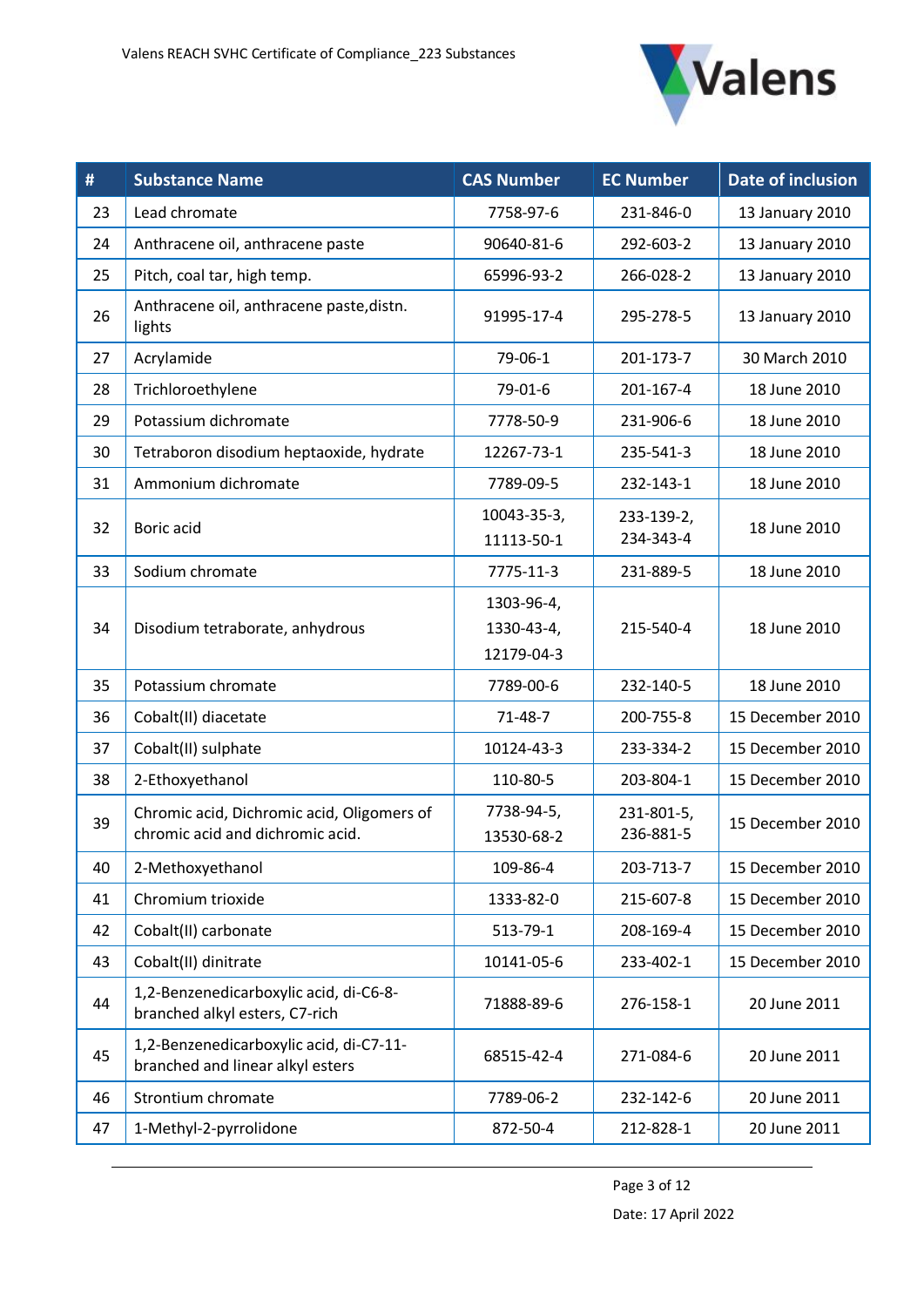

| #  | <b>Substance Name</b>                                                                                            | <b>CAS Number</b>           | <b>EC Number</b> | Date of inclusion |
|----|------------------------------------------------------------------------------------------------------------------|-----------------------------|------------------|-------------------|
| 48 | 1,2,3-Trichloropropane                                                                                           | 96-18-4                     | 202-486-1        | 20 June 2011      |
| 49 | 2-Ethoxyethyl acetate                                                                                            | 111-15-9                    | 203-839-2        | 20 June 2011      |
| 50 | Hydrazine                                                                                                        | $302 - 01 - 2$<br>7803-57-8 | 206-114-9        | 20 June 2011      |
| 51 | Cobalt dichloride                                                                                                | 7646-79-9                   | 231-589-4        | 20 June 2011      |
| 52 | 4-(1,1,3,3-tetramethylbutyl)phenol                                                                               | 140-66-9                    | 205-426-2        | 19 December 2011  |
| 53 | N,N-dimethylacetamide                                                                                            | 127-19-5                    | 204-826-4        | 19 December 2011  |
| 54 | Phenolphthalein                                                                                                  | 77-09-8                     | 201-004-7        | 19 December 2011  |
| 55 | Lead diazide, Lead azide                                                                                         | 13424-46-9                  | 236-542-1        | 19 December 2011  |
| 56 | Lead dipicrate                                                                                                   | 6477-64-1                   | 229-335-2        | 19 December 2011  |
| 57 | 1,2-dichloroethane                                                                                               | 107-06-2                    | 203-458-1        | 19 December 2011  |
| 58 | Calcium arsenate                                                                                                 | 7778-44-1                   | 231-904-5        | 19 December 2011  |
| 59 | Dichromium tris(chromate)                                                                                        | 24613-89-6                  | 246-356-2        | 19 December 2011  |
| 60 | 2-Methoxyaniline; o-Anisidine                                                                                    | $90 - 04 - 0$               | 201-963-1        | 19 December 2011  |
| 61 | Pentazinc chromate octahydroxide                                                                                 | 49663-84-5                  | 256-418-0        | 19 December 2011  |
| 62 | Arsenic acid                                                                                                     | 7778-39-4                   | 231-901-9        | 19 December 2011  |
| 63 | Potassium<br>hydroxyoctaoxodizincatedichromate                                                                   | 11103-86-9                  | 234-329-8        | 19 December 2011  |
| 64 | Formaldehyde, oligomeric reaction products<br>with aniline                                                       | 25214-70-4                  | 500-036-1        | 19 December 2011  |
| 65 | Lead styphnate                                                                                                   | 15245-44-0                  | 239-290-0        | 19 December 2011  |
| 66 | <b>Trilead diarsenate</b>                                                                                        | 3687-31-8                   | 222-979-5        | 19 December 2011  |
| 67 | Zirconia Aluminosilicate Refractory Ceramic<br>Fibres                                                            |                             |                  | 19 December 2011  |
| 68 | Bis(2-methoxyethyl) phthalate                                                                                    | 117-82-8                    | 204-212-6        | 19 December 2011  |
| 69 | Aluminosilicate Refractory Ceramic Fibres                                                                        |                             |                  | 19 December 2011  |
| 70 | Bis(2-methoxyethyl) ether                                                                                        | 111-96-6                    | 203-924-4        | 19 December 2011  |
| 71 | 2,2'-dichloro-4,4'-methylenedianiline                                                                            | $101 - 14 - 4$              | 202-918-9        | 19 December 2011  |
| 72 | $\alpha, \alpha$ -Bis[4-(dimethylamino)phenyl]-4<br>(phenylamino)naphthalene-1-methanol (C.I.<br>Solvent Blue 4) | 6786-83-0                   | 229-851-8        | 18 June 2012      |
| 73 | N,N,N',N'-tetramethyl-4,4'-<br>methylenedianiline (Michler's base)                                               | $101 - 61 - 1$              | 202-959-2        | 18 June 2012      |

Page 4 of 12

Date: 17 April 2022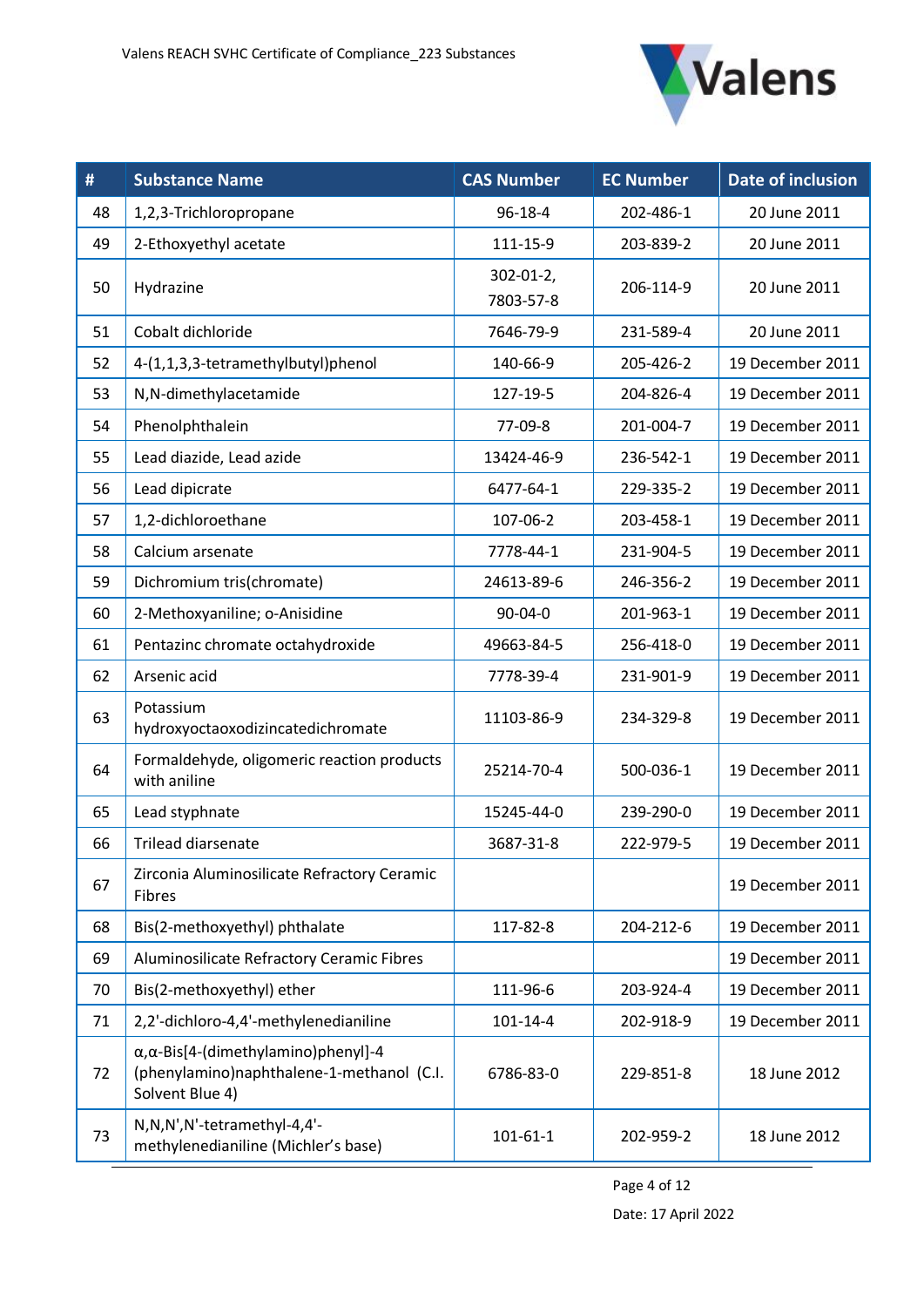

| #  | <b>Substance Name</b>                                                                                                                                                        | <b>CAS Number</b>                                       | <b>EC Number</b>                                    | Date of inclusion |
|----|------------------------------------------------------------------------------------------------------------------------------------------------------------------------------|---------------------------------------------------------|-----------------------------------------------------|-------------------|
| 74 | 1,3,5-tris[(2S and 2R)-2,3-epoxypropyl]-<br>1,3,5-triazine-2,4,6-(1H,3H,5H)-trione (β-<br>TGIC)                                                                              | 59653-74-6                                              | 423-400-0                                           | 18 June 2012      |
| 75 | Diboron trioxide                                                                                                                                                             | 1303-86-2                                               | 215-125-8                                           | 18 June 2012      |
| 76 | 1,2-bis(2-methoxyethoxy)ethane (TEGDME;<br>triglyme)                                                                                                                         | 112-49-2                                                | 203-977-3                                           | 18 June 2012      |
| 77 | 4,4'-bis(dimethylamino)-4"-<br>(methylamino)trityl alcohol                                                                                                                   | $561 - 41 - 1$                                          | 209-218-2                                           | 18 June 2012      |
| 78 | Lead(II) bis(methanesulfonate)                                                                                                                                               | 17570-76-2                                              | 401-750-5                                           | 18 June 2012      |
| 79 | Formamide                                                                                                                                                                    | $75 - 12 - 7$                                           | 200-842-0                                           | 18 June 2012      |
| 80 | [4-[4,4'-bis(dimethylamino)<br>benzhydrylidene]cyclohexa-2,5-dien-1-<br>ylidene]dimethylammonium chloride (C.I.<br><b>Basic Violet 3)</b>                                    | 548-62-9                                                | 208-953-6                                           | 18 June 2012      |
| 81 | 1,2-dimethoxyethane; ethylene glycol<br>dimethyl ether (EGDME)                                                                                                               | 110-71-4                                                | 203-794-9                                           | 18 June 2012      |
| 82 | [4-[[4-anilino-1-naphthyl][4-<br>(dimethylamino)phenyl]methylene]cyclohex<br>a-2,5-dien-1-ylidene] dimethylammonium<br>chloride (C.I. Basic Blue 26)                         | 2580-56-5                                               | 219-943-6                                           | 18 June 2012      |
| 83 | 1,3,5-Tris(oxiran-2-ylmethyl)-1,3,5-<br>triazinane-2,4,6-trione (TGIC)                                                                                                       | 2451-62-9                                               | 219-514-3                                           | 18 June 2012      |
| 84 | 4,4'-bis(dimethylamino)benzophenone<br>(Michler's ketone)                                                                                                                    | 90-94-8                                                 | 202-027-5                                           | 18 June 2012      |
| 85 | Pyrochlore, antimony lead yellow                                                                                                                                             | 8012-00-8                                               | 232-382-1                                           | 19 December 2012  |
| 86 | 6-methoxy-m-toluidine (p-cresidine)                                                                                                                                          | 120-71-8                                                | 204-419-1                                           | 19 December 2012  |
| 87 | Henicosafluoroundecanoic acid                                                                                                                                                | 2058-94-8                                               | 218-165-4                                           | 19 December 2012  |
| 88 | Hexahydromethylphthalic anhydride [1],<br>Hexahydro-4-methylphthalic anhydride [2],<br>Hexahydro-1-methylphthalic anhydride [3],<br>Hexahydro-3-methylphthalic anhydride [4] | 25550-51-0,<br>19438-60-9,<br>48122-14-1,<br>57110-29-9 | 247-094-1,<br>243-072-0,<br>256-356-4,<br>260-566-1 | 19 December 2012  |
| 89 | Cyclohexane-1,2-dicarboxylic anhydride [1],<br>cis-cyclohexane-1,2-dicarboxylic anhydride<br>[2]<br>trans-cyclohexane-1,2-dicarboxylic<br>anhydride [3]                      | $85-42-7,$<br>13149-00-3,<br>14166-21-3                 | 201-604-9,<br>236-086-3,<br>238-009-9               | 19 December 2012  |
| 90 | Dibutyltin dichloride (DBTC)                                                                                                                                                 | 683-18-1                                                | 211-670-0                                           | 19 December 2012  |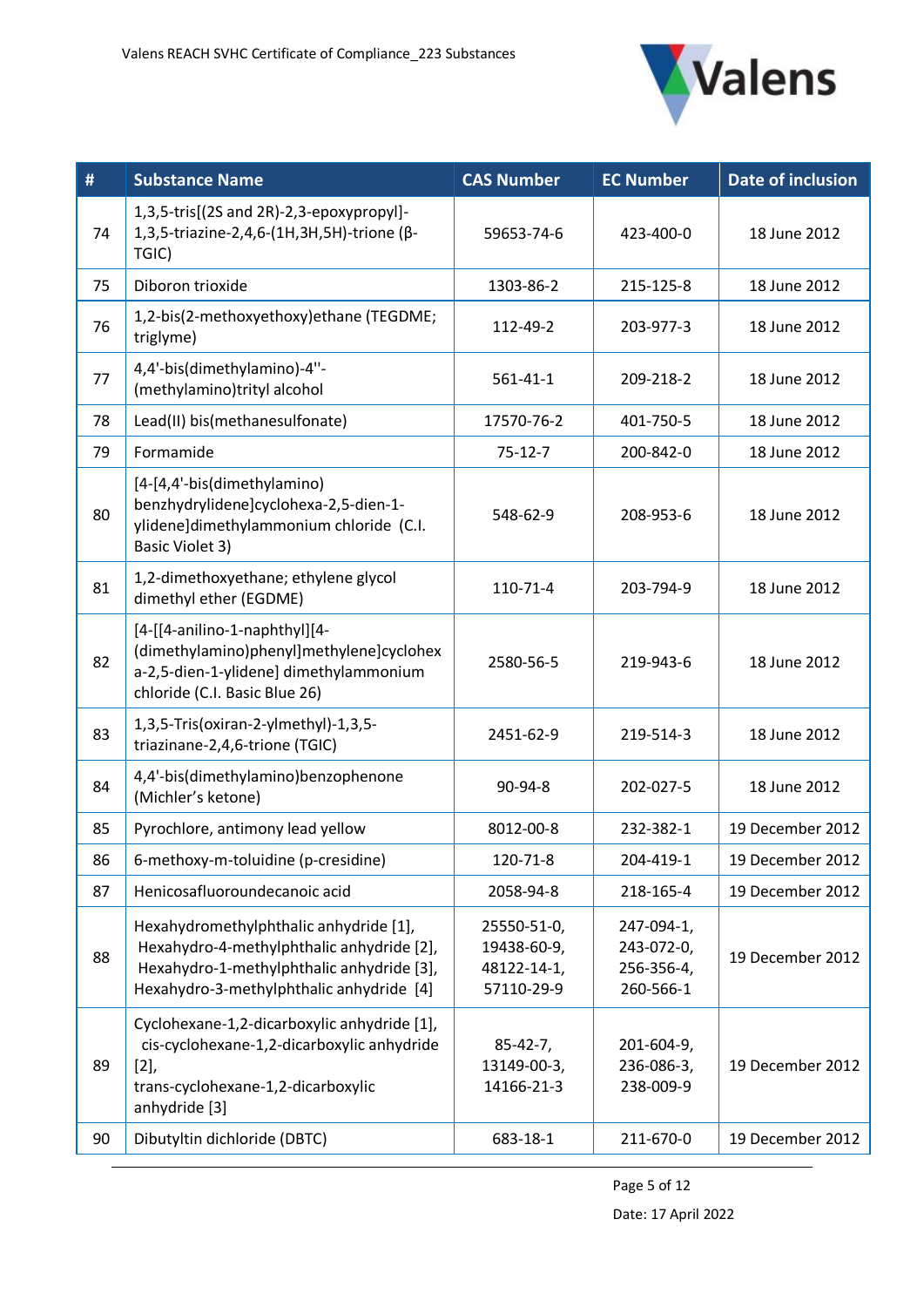

| #   | <b>Substance Name</b>                                                                                                                                                                                                                                                                                | <b>CAS Number</b> | <b>EC Number</b> | <b>Date of inclusion</b> |
|-----|------------------------------------------------------------------------------------------------------------------------------------------------------------------------------------------------------------------------------------------------------------------------------------------------------|-------------------|------------------|--------------------------|
| 91  | Lead bis(tetrafluoroborate)                                                                                                                                                                                                                                                                          | 13814-96-5        | 237-486-0        | 19 December 2012         |
| 92  | Lead dinitrate                                                                                                                                                                                                                                                                                       | 10099-74-8        | 233-245-9        | 19 December 2012         |
| 93  | Silicic acid, lead salt                                                                                                                                                                                                                                                                              | 11120-22-2        | 234-363-3        | 19 December 2012         |
| 94  | 4-Aminoazobenzene                                                                                                                                                                                                                                                                                    | 60-09-3           | 200-453-6        | 19 December 2012         |
| 95  | Lead titanium zirconium oxide                                                                                                                                                                                                                                                                        | 12626-81-2        | 235-727-4        | 19 December 2012         |
| 96  | Lead monoxide (lead oxide)                                                                                                                                                                                                                                                                           | 1317-36-8         | 215-267-0        | 19 December 2012         |
| 97  | o-Toluidine                                                                                                                                                                                                                                                                                          | $95 - 53 - 4$     | 202-429-0        | 19 December 2012         |
| 98  | 3-ethyl-2-methyl-2-(3-methylbutyl)-1,3-<br>oxazolidine                                                                                                                                                                                                                                               | 143860-04-2       | 421-150-7        | 19 December 2012         |
| 99  | Silicic acid (H2Si2O5), barium salt (1:1), lead-<br>doped                                                                                                                                                                                                                                            | 68784-75-8        | 272-271-5        | 19 December 2012         |
| 100 | Trilead bis(carbonate)dihydroxide                                                                                                                                                                                                                                                                    | 1319-46-6         | 215-290-6        | 19 December 2012         |
| 101 | Furan                                                                                                                                                                                                                                                                                                | 110-00-9          | 203-727-3        | 19 December 2012         |
| 102 | N,N-dimethylformamide                                                                                                                                                                                                                                                                                | $68 - 12 - 2$     | 200-679-5        | 19 December 2012         |
| 103 | 4-(1,1,3,3-tetramethylbutyl)phenol,<br>ethoxylated [covering well-defined<br>substances and UVCB substances, polymers<br>and homologues]                                                                                                                                                             |                   |                  | 19 December 2012         |
| 104 | 4-Nonylphenol, branched and linear<br>[substances with a linear and/or branched<br>alkyl chain with a carbon number of 9<br>covalently bound in position 4 to phenol,<br>covering also UVCB- and well-defined<br>substances which include any of the<br>individual isomers or a combination thereof] |                   |                  | 19 December 2012         |
| 105 | 4,4'-methylenedi-o-toluidine                                                                                                                                                                                                                                                                         | 838-88-0          | 212-658-8        | 19 December 2012         |
| 106 | Diethyl sulphate                                                                                                                                                                                                                                                                                     | 64-67-5           | 200-589-6        | 19 December 2012         |
| 107 | Dimethyl sulphate                                                                                                                                                                                                                                                                                    | $77 - 78 - 1$     | 201-058-1        | 19 December 2012         |
| 108 | Lead oxide sulfate                                                                                                                                                                                                                                                                                   | 12036-76-9        | 234-853-7        | 19 December 2012         |
| 109 | Lead titanium trioxide                                                                                                                                                                                                                                                                               | 12060-00-3        | 235-038-9        | 19 December 2012         |
| 110 | Acetic acid, lead salt, basic                                                                                                                                                                                                                                                                        | 51404-69-4        | 257-175-3        | 19 December 2012         |
| 111 | [Phthalato(2-)]dioxotrilead                                                                                                                                                                                                                                                                          | 69011-06-9        | 273-688-5        | 19 December 2012         |
| 112 | Bis(pentabromophenyl) ether<br>(decabromodiphenyl ether; DecaBDE)                                                                                                                                                                                                                                    | 1163-19-5         | 214-604-9        | 19 December 2012         |

Page 6 of 12 Date: 17 April 2022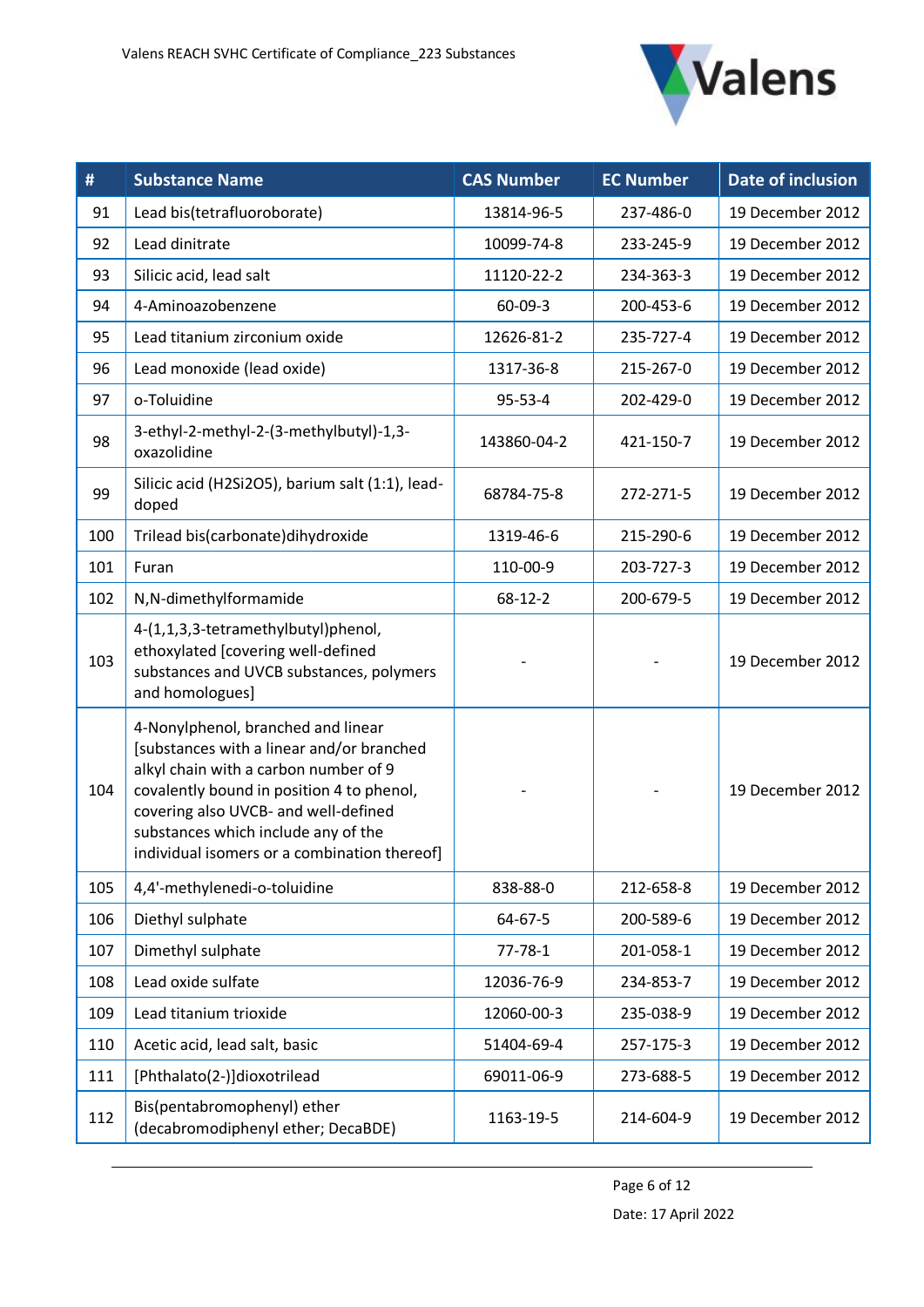

| #   | <b>Substance Name</b>                                               | <b>CAS Number</b> | <b>EC Number</b> | <b>Date of inclusion</b> |
|-----|---------------------------------------------------------------------|-------------------|------------------|--------------------------|
| 113 | N-methylacetamide                                                   | 79-16-3           | 201-182-6        | 19 December 2012         |
| 114 | Dinoseb (6-sec-butyl-2,4-dinitrophenol)                             | 88-85-7           | 201-861-7        | 19 December 2012         |
| 115 | 1,2-Diethoxyethane                                                  | 629-14-1          | 211-076-1        | 19 December 2012         |
| 116 | Tetralead trioxide sulphate                                         | 12202-17-4        | 235-380-9        | 19 December 2012         |
| 117 | N-pentyl-isopentylphthalate                                         | 776297-69-9       |                  | 19 December 2012         |
| 118 | Dioxobis(stearato)trilead                                           | 12578-12-0        | 235-702-8        | 19 December 2012         |
| 119 | Tetraethyllead                                                      | 78-00-2           | 201-075-4        | 19 December 2012         |
| 120 | Pentalead tetraoxide sulphate                                       | 12065-90-6        | 235-067-7        | 19 December 2012         |
| 121 | Pentacosafluorotridecanoic acid                                     | 72629-94-8        | 276-745-2        | 19 December 2012         |
| 122 | Tricosafluorododecanoic acid                                        | 307-55-1          | 206-203-2        | 19 December 2012         |
| 123 | Heptacosafluorotetradecanoic acid                                   | 376-06-7          | 206-803-4        | 19 December 2012         |
| 124 | 1-bromopropane (n-propyl bromide)                                   | 106-94-5          | 203-445-0        | 19 December 2012         |
| 125 | Methoxyacetic acid                                                  | 625-45-6          | 210-894-6        | 19 December 2012         |
| 126 | 4-methyl-m-phenylenediamine (toluene-2,4-<br>diamine)               | 95-80-7           | 202-453-1        | 19 December 2012         |
| 127 | Methyloxirane (Propylene oxide)                                     | 75-56-9           | 200-879-2        | 19 December 2012         |
| 128 | Trilead dioxide phosphonate                                         | 12141-20-7        | 235-252-2        | 19 December 2012         |
| 129 | o-aminoazotoluene                                                   | 97-56-3           | 202-591-2        | 19 December 2012         |
| 130 | 1,2-Benzenedicarboxylic acid, dipentylester,<br>branched and linear | 84777-06-0        | 284-032-2        | 19 December 2012         |
| 131 | 4,4'-oxydianiline and its salts                                     | 101-80-4          | 202-977-0        | 19 December 2012         |
| 132 | Orange lead (lead tetroxide)                                        | 1314-41-6         | 215-235-6        | 19 December 2012         |
| 133 | Biphenyl-4-ylamine                                                  | $92 - 67 - 1$     | 202-177-1        | 19 December 2012         |
| 134 | Diisopentylphthalate                                                | 605-50-5          | 210-088-4        | 19 December 2012         |
| 135 | Fatty acids, C16-18, lead salts                                     | 91031-62-8        | 292-966-7        | 19 December 2012         |
| 136 | Diazene-1,2-dicarboxamide (C,C'-<br>azodi(formamide))               | 123-77-3          | 204-650-8        | 19 December 2012         |
| 137 | Sulfurous acid, lead salt, dibasic                                  | 62229-08-7        | 263-467-1        | 19 December 2012         |
| 138 | Lead cyanamidate                                                    | 20837-86-9        | 244-073-9        | 19 December 2012         |
| 139 | Cadmium                                                             | 7440-43-9         | 231-152-8        | 20 June 2013             |
| 140 | Ammonium pentadecafluorooctanoate<br>(APFO)                         | 3825-26-1         | 223-320-4        | 20 June 2013             |

Page 7 of 12 Date: 17 April 2022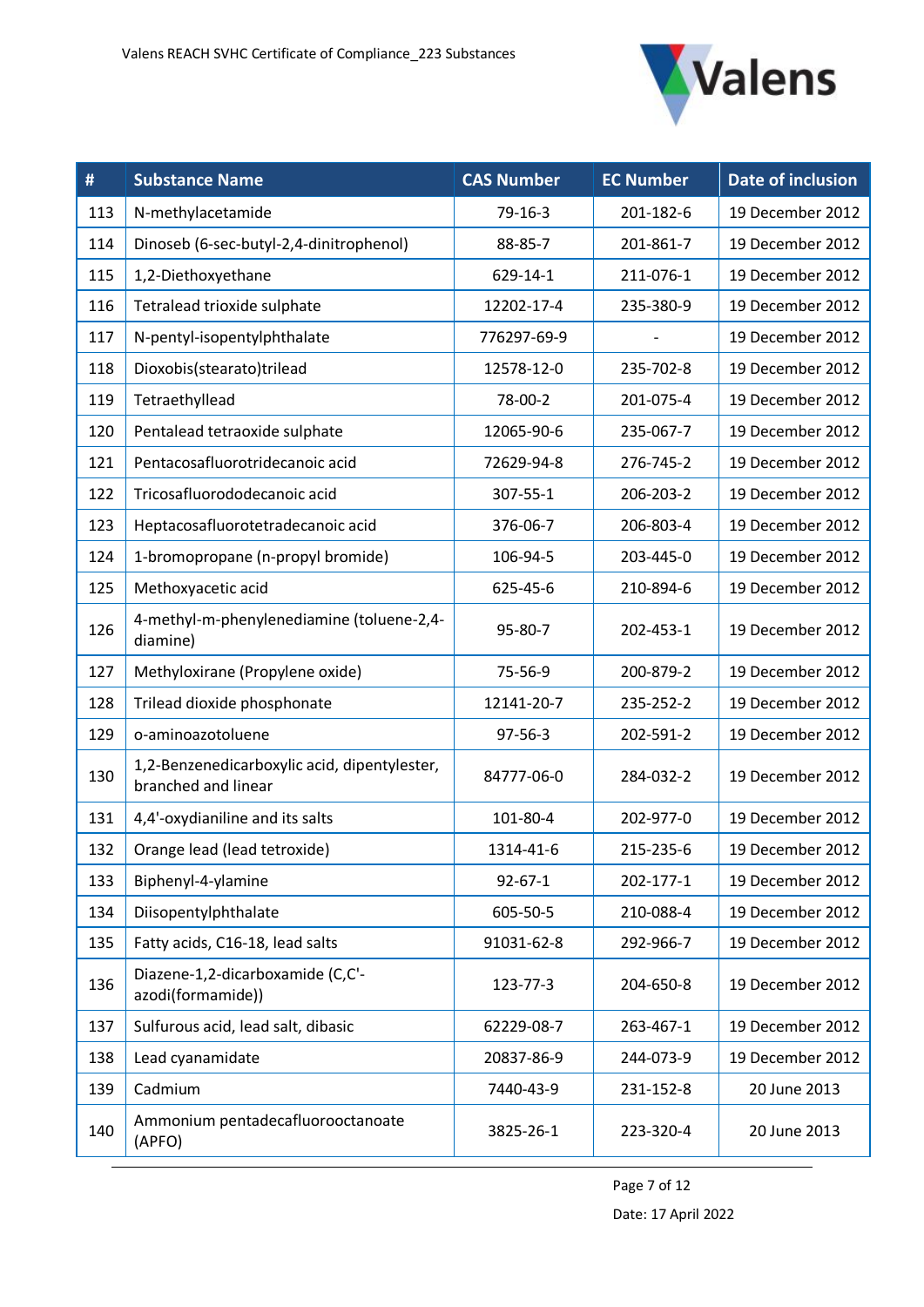

| #   | <b>Substance Name</b>                                                                                                                                                                                                                                                                                                                                       | <b>CAS Number</b> | <b>EC Number</b>        | Date of inclusion |
|-----|-------------------------------------------------------------------------------------------------------------------------------------------------------------------------------------------------------------------------------------------------------------------------------------------------------------------------------------------------------------|-------------------|-------------------------|-------------------|
| 141 | Pentadecafluorooctanoic acid (PFOA)                                                                                                                                                                                                                                                                                                                         | 335-67-1          | 206-397-9               | 20 June 2013      |
| 142 | Dipentyl phthalate (DPP)                                                                                                                                                                                                                                                                                                                                    | 131-18-0          | 205-017-9               | 20 June 2013      |
| 143 | 4-Nonylphenol, branched and linear,<br>ethoxylated [substances with a linear and/or<br>branched alkyl chain with a carbon number<br>of 9 covalently bound in position 4 to<br>phenol, ethoxylated covering UVCB- and<br>well-defined substances, polymers and<br>homologues, which include any of the<br>individual isomers and/or combinations<br>thereof] |                   |                         | 20 June 2013      |
| 144 | Cadmium oxide                                                                                                                                                                                                                                                                                                                                               | 1306-19-0         | 215-146-2               | 20 June 2013      |
| 145 | Trixylyl phosphate                                                                                                                                                                                                                                                                                                                                          | 25155-23-1        | 246-677-8               | 16 December 2013  |
| 146 | Disodium 4-amino-3-[[4'-[(2,4-<br>diaminophenyl)azo] [1,1'-biphenyl]-4-yl]azo]<br>-5-hydroxy-6-(phenylazo) naphthalene-2,7-<br>disulphonate (C.I. Direct Black 38)                                                                                                                                                                                          | 1937-37-7         | 217-710-3               | 16 December 2013  |
| 147 | Dihexyl phthalate                                                                                                                                                                                                                                                                                                                                           | $84 - 75 - 3$     | 201-559-5               | 16 December 2013  |
| 148 | Cadmium sulphide                                                                                                                                                                                                                                                                                                                                            | 1306-23-6         | 215-147-8               | 16 December 2013  |
| 149 | Disodium 3,3'-[[1,1'-biphenyl]-4,4'-<br>diylbis(azo)] bis(4-aminonaphthalene-1-<br>sulphonate) (C.I. Direct Red 28)                                                                                                                                                                                                                                         | 573-58-0          | 209-358-4               | 16 December 2013  |
| 150 | Lead di(acetate)                                                                                                                                                                                                                                                                                                                                            | 301-04-2          | 206-104-4               | 16 December 2013  |
| 151 | Imidazolidine-2-thione; 2-imidazoline-2-thiol                                                                                                                                                                                                                                                                                                               | 96-45-7           | 202-506-9               | 16 December 2013  |
| 152 | 1,2-Benzenedicarboxylic acid, dihexyl ester,<br>branched and linear                                                                                                                                                                                                                                                                                         | 68515-50-4        | 271-093-5               | 16 June 2014      |
| 153 | Cadmium chloride                                                                                                                                                                                                                                                                                                                                            | 10108-64-2        | 233-296-7               | 16 June 2014      |
| 154 | Sodium perborate; perboric acid, sodium<br>salt                                                                                                                                                                                                                                                                                                             |                   | 239-172-9;<br>234-390-0 | 16 June 2014      |
| 155 | Sodium peroxometaborate                                                                                                                                                                                                                                                                                                                                     | 7632-04-4         | 231-556-4               | 16 June 2014      |
| 156 | 2-(2H-benzotriazol-2-yl)-4,6-<br>ditertpentylphenol (UV-328)                                                                                                                                                                                                                                                                                                | 25973-55-1        | 247-384-8               | 17 December 2014  |
| 157 | Cadmium fluoride                                                                                                                                                                                                                                                                                                                                            | 7790-79-6         | 232-222-0               | 17 December 2014  |
| 158 | reaction mass of 2-ethylhexyl 10-ethyl-4,4-<br>dioctyl-7-oxo-8-oxa-3,5-dithia-4-<br>stannatetradecanoate and 2-ethylhexyl 10-<br>ethyl-4-[[2-[(2-ethylhexyl)oxy]-2-                                                                                                                                                                                         |                   |                         | 17 December 2014  |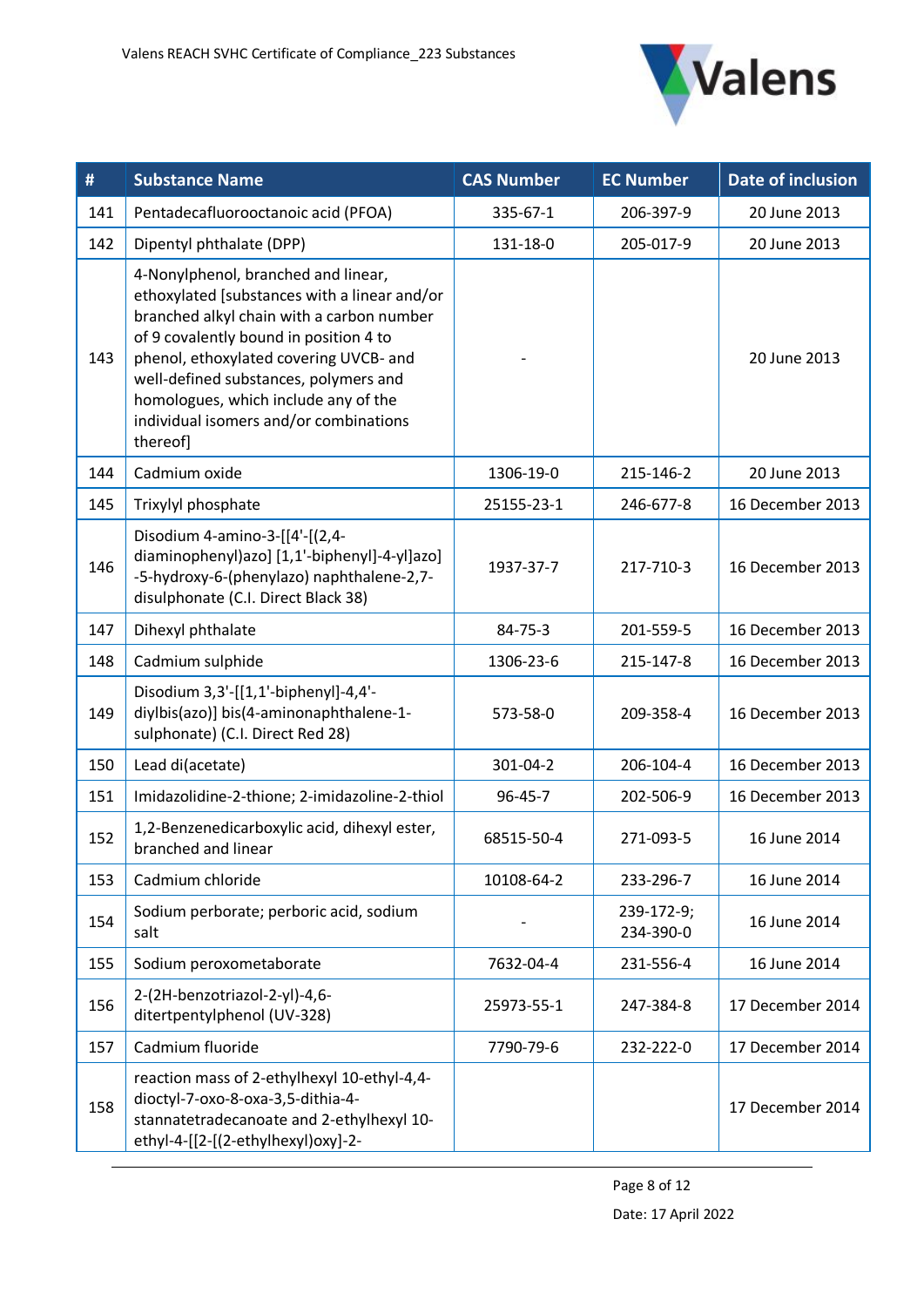

| #   | <b>Substance Name</b>                                                                                                                                                                                                                                                                                              | <b>CAS Number</b>                   | <b>EC Number</b> | <b>Date of inclusion</b> |
|-----|--------------------------------------------------------------------------------------------------------------------------------------------------------------------------------------------------------------------------------------------------------------------------------------------------------------------|-------------------------------------|------------------|--------------------------|
|     | oxoethyl]thio]-4-octyl-7-oxo-8-oxa-3,5-<br>dithia-4-stannatetradecanoate (reaction<br>mass of DOTE and MOTE)                                                                                                                                                                                                       |                                     |                  |                          |
| 159 | 2-ethylhexyl 10-ethyl-4,4-dioctyl-7-oxo-8-<br>oxa-3,5-dithia-4-stannatetradecanoate<br>(DOTE)                                                                                                                                                                                                                      | 15571-58-1                          | 239-622-4        | 17 December 2014         |
| 160 | 2-benzotriazol-2-yl-4,6-di-tert-butylphenol<br>$(UV-320)$                                                                                                                                                                                                                                                          | 3846-71-7                           | 223-346-6        | 17 December 2014         |
| 161 | Cadmium sulphate                                                                                                                                                                                                                                                                                                   | 10124-36-4;<br>31119-53-6           | 233-331-6        | 17 December 2014         |
| 162 | 5-sec-butyl-2-(2,4-dimethylcyclohex-3-en-1-<br>yl)-5-methyl-1,3-dioxane [1], 5-sec-butyl-2-<br>(4,6-dimethylcyclohex-3-en1-yl)-5methyl-<br>1,3-dioxane [2] [covering any of the<br>individual stereoisomers of [1] and [2] or<br>any combination thereof]                                                          |                                     |                  | 15 June 2015             |
| 163 | 1,2-benzenedicarboxylic acid, di-C6-10-<br>alkyl esters; 1,2- benzenedicarboxylic acid,<br>mixed decyl and hexyl and octyl diesters<br>with $\geq$ 0.3% of dihexyl phthalate                                                                                                                                       | 68515-51-5<br>68648-93-1            | 201-559-5        | 15 June 2015             |
| 164 | Perfluorononan-1-oic-acid and its sodium<br>and ammonium salts                                                                                                                                                                                                                                                     | 375-95-1<br>21049-39-8<br>4149-60-4 |                  | 17 December 2015         |
| 165 | Nitrobenzene                                                                                                                                                                                                                                                                                                       | 98-95-3                             | 202-716-0        | 17 December 2015         |
| 166 | 2-(2H-benzotriazol-2-yl)-4-(tert-butyl)-6-<br>(sec-butyl)phenol (UV-350)                                                                                                                                                                                                                                           | 36437-37-3                          | 253-037-1        | 17 December 2015         |
| 167 | 2,4-di-tert-butyl-6-(5-chlorobenzotriazol-2-<br>yl)phenol (UV-327)                                                                                                                                                                                                                                                 | 3864-99-1                           | 223-383-8        | 17 December 2015         |
| 168 | 1,3-propanesultone                                                                                                                                                                                                                                                                                                 | 1120-71-4                           | 214-317-9        | 17 December 2015         |
| 169 | Benzo[def]chrysene(Benzo[a]pyrene)                                                                                                                                                                                                                                                                                 | $50-32-8$                           | 200-028-5        | 20 June 2016             |
| 170 | 4,4'-isopropylidenediphenol<br>Bisphenol A; BPA                                                                                                                                                                                                                                                                    | 80-05-7                             | 201-245-8        | 12 January 2017          |
| 171 | 4-heptylphenol, branched and linear<br>substances with a linear and/or branched<br>alkyl chain with a carbon number of 7<br>covalently bound predominantly in position<br>4 to phenol, covering also UVCB- and well-<br>defined substances which include any of the<br>individual isomers or a combination thereof |                                     |                  | 12 January 2017          |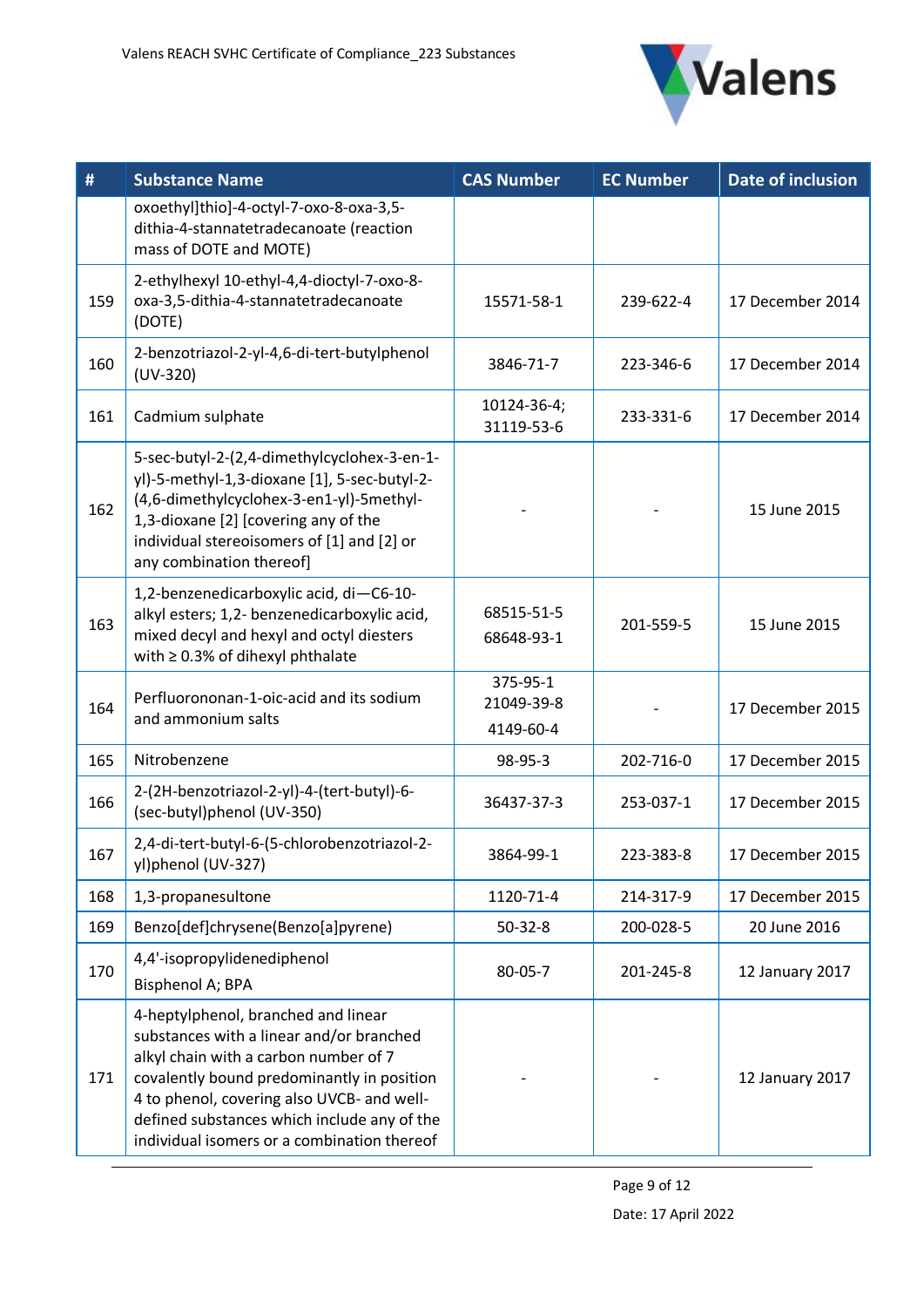

| #   | <b>Substance Name</b>                                                                                                                                                                                                                                          | <b>CAS Number</b>         | <b>EC Number</b> | Date of inclusion |
|-----|----------------------------------------------------------------------------------------------------------------------------------------------------------------------------------------------------------------------------------------------------------------|---------------------------|------------------|-------------------|
| 172 | Nonadecafluorodecanoic acid (PFDA) and its<br>sodium and ammonium salts<br>Decanoic acid, nonadecafluoro-, sodium salt<br>CAS no.: 3830-45-3<br>Ammonium nonadecafluorodecanoate   CAS<br>no.: 3108-42-7<br>Nonadecafluorodecanoic acid   CAS no.:<br>335-76-2 |                           |                  | 12 January 2017   |
| 173 | p-(1,1-dimethylpropyl)phenol                                                                                                                                                                                                                                   | 80-46-6                   | 201-280-9        | 12 January 2017   |
| 174 | Perfluorohexane-1-sulphonic acid and its<br>salts                                                                                                                                                                                                              |                           |                  | 07 July 2017      |
| 175 | Reaction products of 1,3,4-<br>thiadiazolidine-2,5-dithione,<br>formaldehyde and 4-hep-<br>tylphenol, branched and lin-<br>ear (RP-HP)                                                                                                                         |                           |                  | 15 January 2018   |
| 176 | Chrysene                                                                                                                                                                                                                                                       | 218-01-9, 1719-<br>$03-5$ | 205-923-4        | 15 January 2018   |
| 177 | Cadmium nitrate                                                                                                                                                                                                                                                | 10022-68-1,<br>10325-94-7 | 233-710-6        | 15 January 2018   |
| 178 | Cadmium hydroxide                                                                                                                                                                                                                                              | 21041-95-2                | 244-168-5        | 15 January 2018   |
| 179 | Cadmium carbonate                                                                                                                                                                                                                                              | 513-78-0                  | 208-168-9        | 15 January 2018   |
| 180 | Benz[a]anthracene                                                                                                                                                                                                                                              | 56-55-3, 1718-<br>$53-2$  | 200-280-6        | 15 January 2018   |
| 181 | 1,6,7,8,9,14,15,16,17,17,18,18-Dodecachlo-<br>ropentacyclo[12.2.1.16,9.02,13.05,10]octa-<br>deca-7,15-diene ("Dechlorane Plus"™)                                                                                                                               |                           |                  | 15 January 2018   |
| 182 | Octamethylcyclotetrasiloxane (D4)                                                                                                                                                                                                                              | 556-67-2                  | 209-136-7        | 27 June 2018      |
| 183 | Decamethylcyclopentasiloxane (D5)                                                                                                                                                                                                                              | 541-02-6                  | 208-764-9        | 27 June 2018      |
| 184 | Dodecamethylcyclohexasiloxane (D6)                                                                                                                                                                                                                             | 540-97-6                  | 208-762-8        | 27 June 2018      |
| 185 | Lead                                                                                                                                                                                                                                                           | 7439-92-1                 | 231-100-4        | 27 June 2018      |
| 186 | Disodium octaborate                                                                                                                                                                                                                                            | 12008-41-2                | 234-541-0        | 27 June 2018      |
| 187 | Benzo[ghi]perylene                                                                                                                                                                                                                                             | 191-24-2                  | 205-883-8        | 27 June 2018      |
| 188 | Terphenyl hydrogenated                                                                                                                                                                                                                                         | 61788-32-7                | 262-967-7        | 27 June 2018      |
| 189 | Ethylenediamine (EDA)                                                                                                                                                                                                                                          | $107 - 15 - 3$            | 203-468-6        | 27 June 2018      |
| 190 | Benzene-1,2,4-tricarboxylic acid 1,2 anhy-<br>dride (trimellitic anhydride) (TMA)                                                                                                                                                                              | 552-30-7                  | 209-008-0        | 27 June 2018      |
| 191 | Dicyclohexyl phthalate (DCHP)                                                                                                                                                                                                                                  | $84 - 61 - 7$             | 201-545-9        | 27 June 2018      |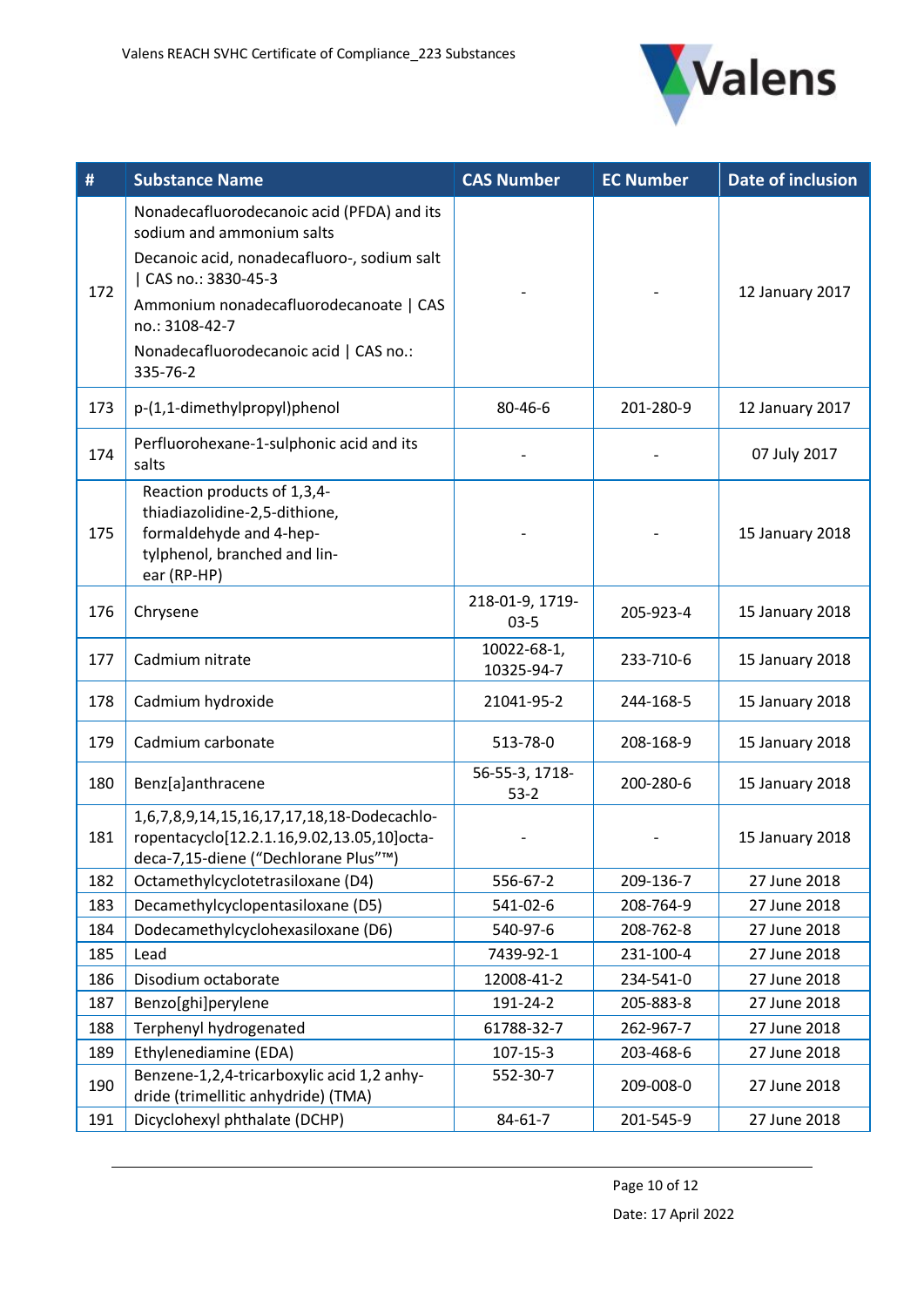

| #   | <b>Substance Name</b>                                                                                                                                                                                                    | <b>CAS Number</b>                               | <b>EC Number</b>                    | Date of inclusion |
|-----|--------------------------------------------------------------------------------------------------------------------------------------------------------------------------------------------------------------------------|-------------------------------------------------|-------------------------------------|-------------------|
| 192 | 2,2-bis(4'-hydroxyphenyl)-4-methylpentane<br>(Bisphenol P)                                                                                                                                                               | 6807-17-6                                       | 401-720-1                           | 15 Jan 2019       |
| 193 | Benzo[k]fluoranthene                                                                                                                                                                                                     | 207-08-9                                        | 205-916-6                           | 15 Jan 2019       |
| 194 | Fluoranthene                                                                                                                                                                                                             | 206-44-0                                        | 205-912-4                           | 15 Jan 2019       |
| 195 | Phenanthrene                                                                                                                                                                                                             | 85-01-8                                         | 201-581-5                           | 15 Jan 2019       |
| 196 | Pyrene                                                                                                                                                                                                                   | 129-00-0                                        | 204-927-3                           | 15 Jan 2019       |
| 197 | 1,7,7-trimethyl-3-(phenylmethylene)bicy-<br>clo[2.2.1]heptan-2-one                                                                                                                                                       | 15087-24-8                                      | 239-139-9                           | 15 Jan 2019       |
| 198 | 2,3,3,3-tetrafluoro-2-(heptafluoro-<br>propoxy) propionic acid, its<br>salts and its acyl halides                                                                                                                        |                                                 |                                     | 16 July 2019      |
| 199 | 2-methoxyethyl acetate                                                                                                                                                                                                   | 110-49-6                                        | 203-772-9                           | 16 July 2019      |
| 200 | 4-tert-butylphenol                                                                                                                                                                                                       | 98-54-4                                         | 202-697-0                           | 16 July 2019      |
| 201 | Tris(4-nonylphenyl, branched and linear)<br>phosphite (TNPP)<br>with $\geq$ 0.1% w/w of 4-nonylphenol,<br>branched and linear (4-<br>NP)                                                                                 |                                                 |                                     | 16 July 2019      |
| 202 | 2-benzyl-2-dimethylamino-4'-morpholinobu-<br>tyrophenone                                                                                                                                                                 | 119313-12-1                                     | 404-360-3                           | 16 January 2020   |
| 203 | 2-methyl-1-(4-methylthiophenyl)-2-morpho-<br>linopropan-1-<br>one                                                                                                                                                        | 71868-10-5                                      | 400-600-6                           | 16 January 2020   |
| 204 | Diisohexyl phthalate                                                                                                                                                                                                     | 71850-09-4                                      | 276-090-2                           | 16 January 2020   |
| 205 | Perfluorobutane sulfonic acid (PFBS) and its<br>salts                                                                                                                                                                    |                                                 |                                     | 16 January 2020   |
| 206 | 1-vinylimidazole                                                                                                                                                                                                         | 1072-63-5                                       | 214-012-0                           | 25 June 2020      |
| 207 | 2-methylimidazole                                                                                                                                                                                                        | 693-98-1                                        | 211-765-7                           | 25 June 2020      |
| 208 | Butyl 4-hydroxybenzoate                                                                                                                                                                                                  | 94-26-8                                         | 202-318-7                           | 25 June 2020      |
| 209 | Dibutylbis(pentane-2,4-dionato-O,O')tin                                                                                                                                                                                  | 22673-19-4                                      | 245-152-0                           | 25 June 2020      |
| 210 | Bis(2-(2-methoxyethoxy)ethyl)ether                                                                                                                                                                                       | 143-24-8                                        | 205-594-7                           | 19 January 2021   |
| 211 | Dioctyltin dilaurate, stannane, dioctyl-,<br>bis(coco acyloxy) derivs., and any other stan-<br>nane, dioctyl-, bis(fatty acyloxy) derivs.<br>wherein C12 is the predominant carbon<br>number of the fatty acyloxy moiety |                                                 |                                     | 19 January 2021   |
| 212 | 1,4-dioxane                                                                                                                                                                                                              | 204-661-8                                       | 123-91-1                            | 8 July 2021       |
| 213 | 2,2-bis(bromomethyl)propane-1,3-diol<br>(BMP); 2,2-dimethylpropan-1-ol, tribromo<br>derivative/3-bromo-2,2-bis(bromomethyl)-<br>1-propanol (TBNPA); 2,3-dibromo-1-propa-<br>nol (2,3-DBPA)                               | 1522-92-5<br>36483-57-5<br>3296-90-0<br>96-13-9 | 253-057-0<br>221-967-7<br>202-480-9 | 8 July 2021       |